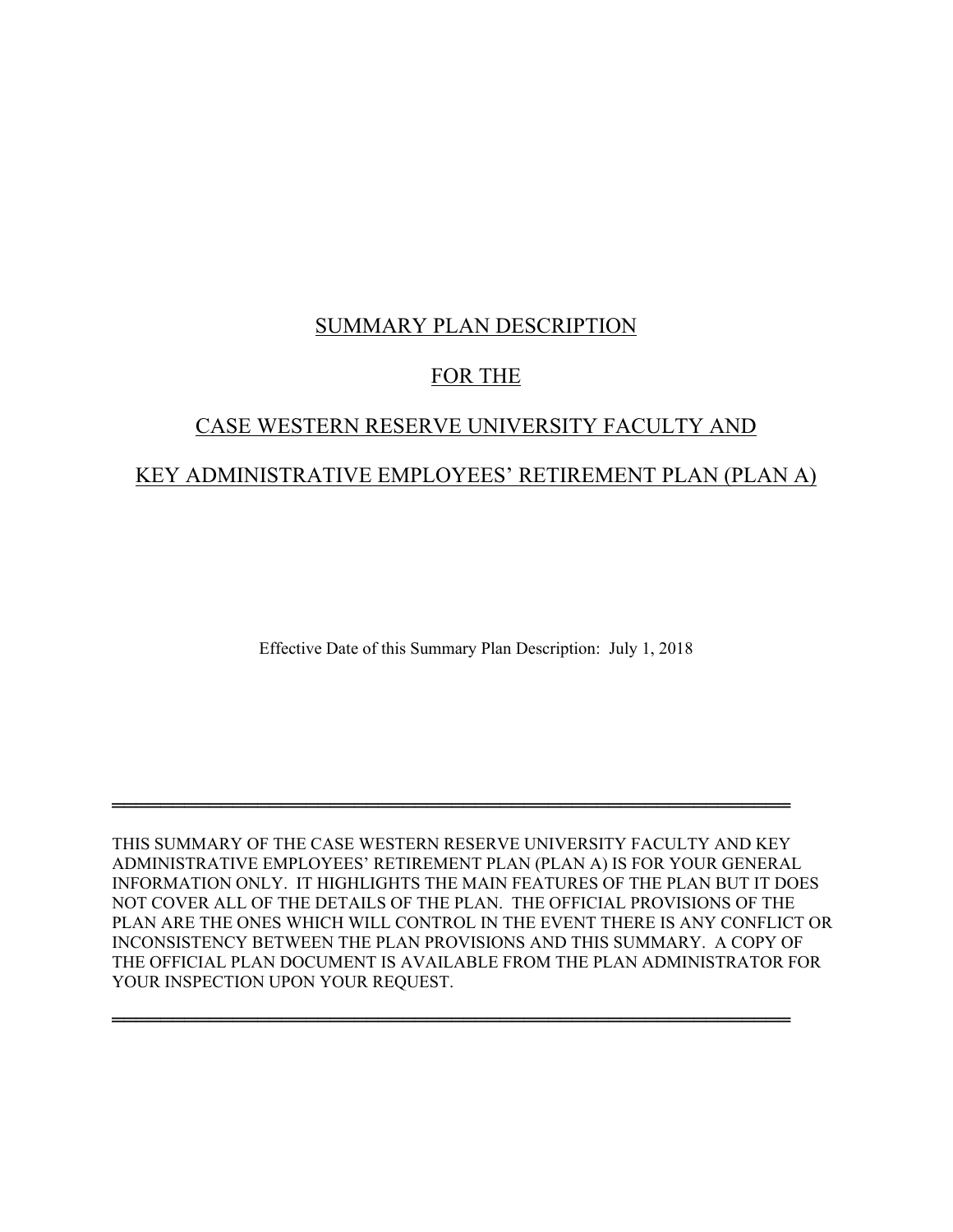### **TABLE OF CONTENTS**

# **QUESTION PAGE NUMBER NUMBER** 1. What is the purpose of the Plan?......................................................................................... 2 2. When did the Plan go into effect?....................................................................................... 2 3. Who is eligible to participate? ............................................................................................ 2 4. How do I become a Participant? ......................................................................................... 3 5. How is the Plan administered?............................................................................................ 3 6. What is the year of the Plan? .............................................................................................. 4 7. Am I allowed to make contributions to this Plan? .............................................................. 4 8. How much does the University contribute to this Plan each year?..................................... 4 9. What limitations are placed on contributions to the Plan?.................................................. 5 10. What happens to contributions to this Plan?....................................................................... 5 11. Does the Plan accept rollover contributions from other retirement plans?......................... 6 12. What happens to my account if I experience a severance from employment? ................... 6 13. What are the general limitations on benefit distributions? ................................................. 6 14. Does the Plan allow loans? ................................................................................................ 7 15. When are benefits payable and how will I receive my benefits?........................................ 7 16. How will my benefits be computed? .................................................................................. 9 17. What happens to my account if I die?................................................................................. 9 18. How do I designate a beneficiary?...................................................................................... 9 19. What is a top-heavy plan and what special rules apply to a top-heavy plan?................... 10 20. What remedy do I have if my benefits under the Plan are denied?................................... 10

21. What other rights do I have under the law? ...................................................................... 10 22. What other provisions are important to me?..................................................................... 11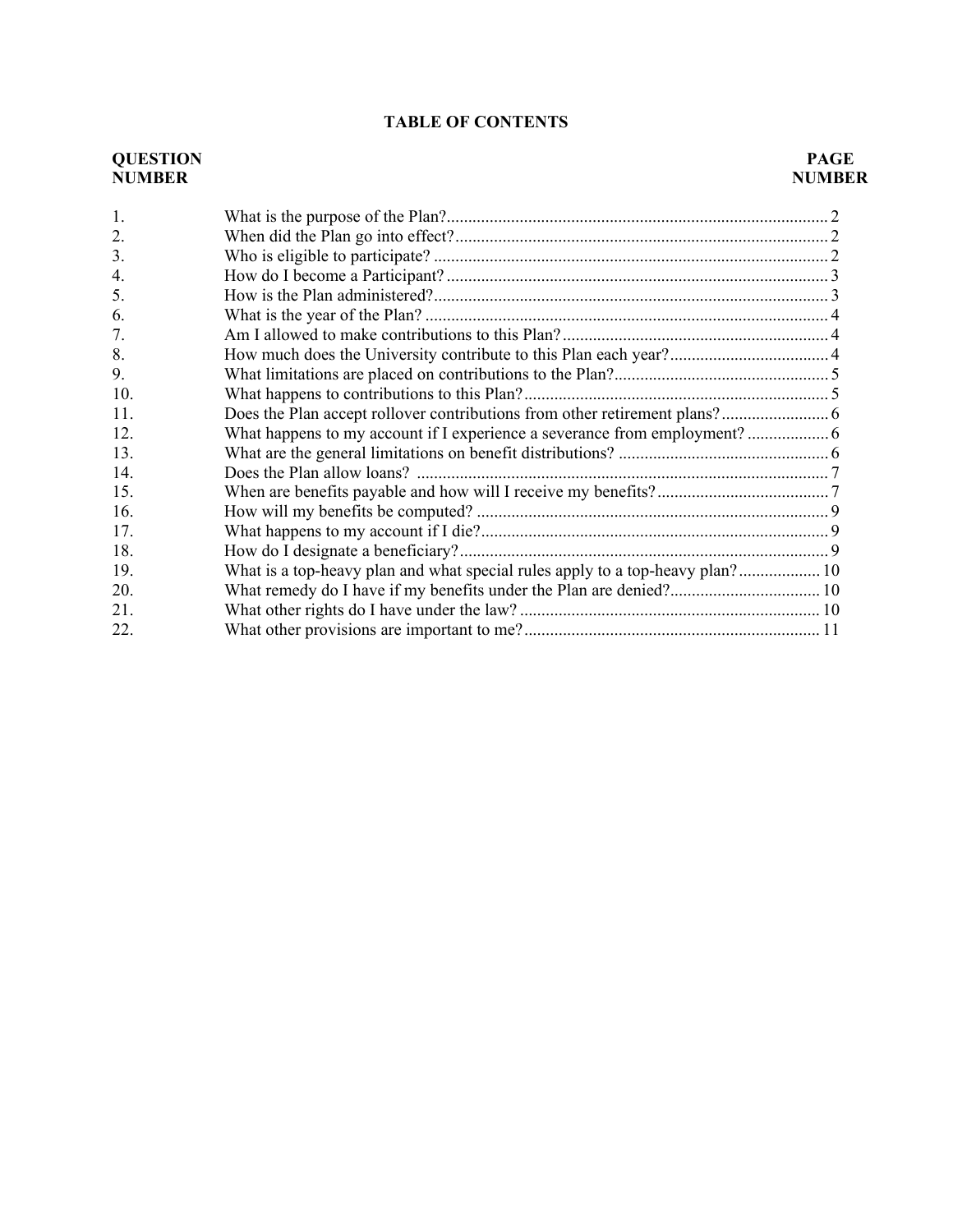#### SUMMARY PLAN DESCRIPTION

#### FOR THE

### CASE WESTERN RESERVE UNIVERSITY FACULTY AND

#### KEY ADMINISTRATIVE EMPLOYEES' RETIREMENT PLAN (PLAN A)

This document summarizes the provisions of the Case Western Reserve University Faculty and Key Administrative Employees' Retirement Plan (Plan A) (the "Plan") established by Case Western Reserve University (the "University"). Under the Plan, there are two methods of funding: (1) individual annuities from the Teachers Insurance and Annuity Association ("TIAA") and/or the College Retirement Equities Fund ("CREF"); and (2) a custodial account agreement with the Vanguard Group of Investment Companies ("Vanguard") (the "funding methods" or "funding agencies"). Participants in the Plan are permitted, during any month, to elect the funding method to be utilized beginning the first of the next month, until changed. However, only one change in funding method is permitted each Plan Year. This booklet, together with any other booklet provided from or with regard to TIAA and/or CREF, or Vanguard, and/or the investment options thereunder, as applicable, describes in general terms the Plan in effect on July 1, 2018 and replaces any Summary Plan Description and Summaries of Material Modifications distributed to you earlier. With respect to the funding method you have selected (e.g., TIAA and/or CREF, Vanguard), you should have previously received information describing the rules, procedures and other descriptive matter covering the investment vehicles associated with that funding method. If you have lost this information, a replacement may be obtained by contacting the Plan Administrator or its representative. While this booklet describes your benefits, it is only a summary. Any decisions regarding your benefits will be based upon the full Plan document in effect. Your benefits will be based upon the provisions of the Plan in effect at your retirement, your severance from employment or other commencement of benefit distributions. If you have any questions about the Plan, the Plan document itself is available for your examination at the office of the Plan Administrator or its representative, or you may contact Benefits Administration at (216) 368-6964.

Please read this booklet carefully. Many new terms are used in this booklet to explain the Plan. The meaning of these terms can be found throughout this booklet. For example, you, and each employee of the University who participates in the Plan, are sometimes referred to as a Participant and any discussion about a Participant would apply to you.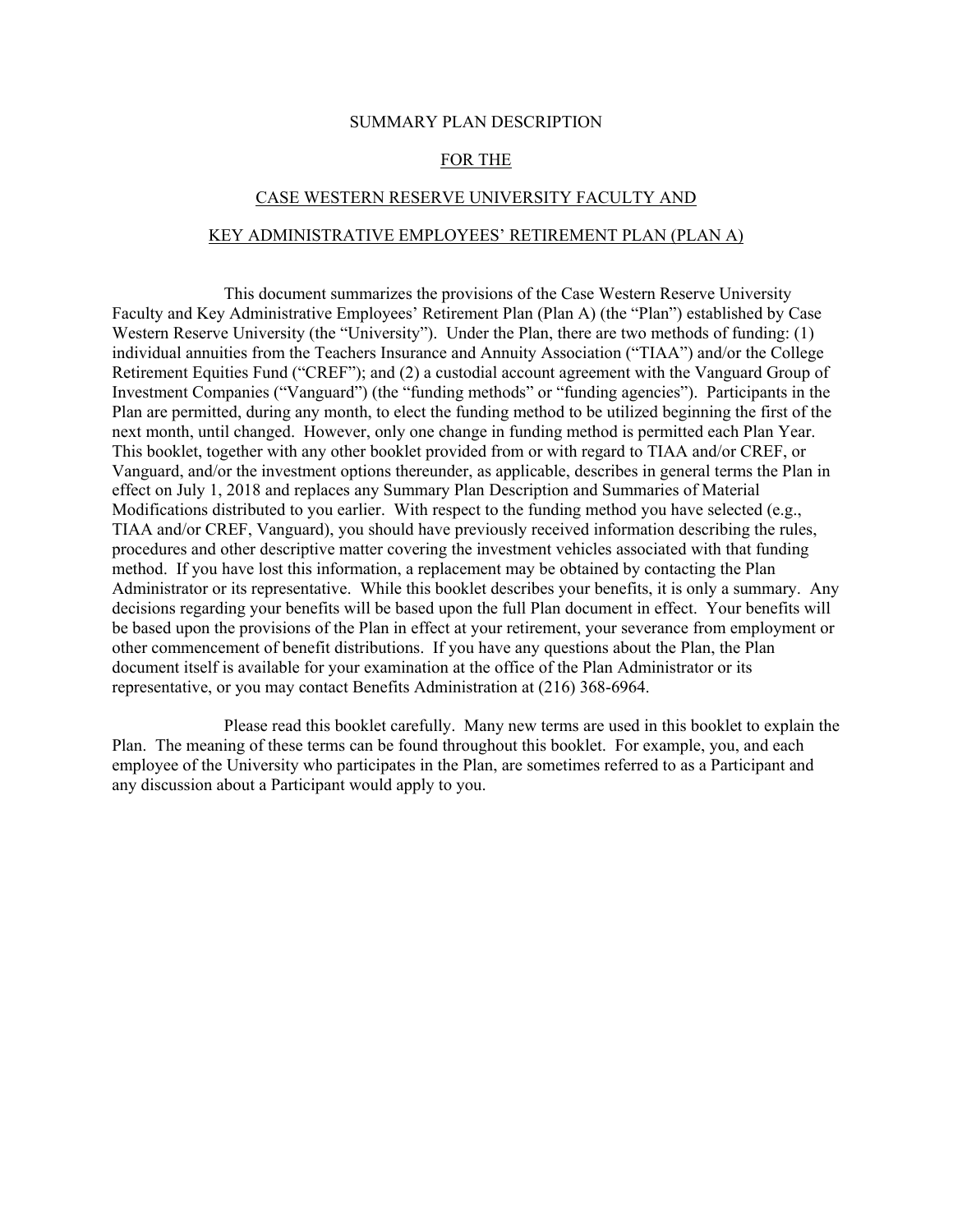1. What is the purpose of the Plan?

The Plan is a major element of the University's benefit program. It provides a retirement resource from the University and is designed to build your long-term security. The Plan also provides a systematic and advantageous method of saving and investing for eligible employees. The combination of the Plan, Social Security and your personal savings will provide you with valuable resources to meet your needs in retirement.

2. When did the Plan go into effect?

The Plan became effective as of January 1, 1969, and has been amended from time to time. This Summary Plan Description reflects all Plan amendments in effect as of July 1, 2018.

# 3. Who is eligible to participate?

You are eligible to participate under the Plan if you have submitted the required application for participation and you meet all of these requirements:

a. You have attained 21 years of age and completed one Year of Service either with the University or at another not-for-profit eleemosynary institution, such as a college, university, or hospital, which performs or offers the same type of services as the University, as determined and approved by the Retirement Committee on a uniform, consistent and nondiscriminatory basis; and

b. You are employed by the University as a:

(1) Professor, associate professor, assistant professor, senior instructor, or instructor with qualifications for professorial rank as determined by the appropriate faculty body and are a regular member of the University Faculty as specified in the Faculty Handbook in effect at the time you become eligible for participation under subsection a above; or

(2) Research faculty who are special faculty; or

(3) Senior research associate or professional librarian; or

(4) President of the University, Provost or Vice President of the University or a salaried staff member whose position is exempt under the United States Fair Labor Standards Act and whose job is assigned a salary grade of 18 or above on the University's staff salary plan; or

(5) Lecturer or a visiting faculty member (of any rank) with an appointment of nine months or longer and are in the second or subsequent Year of Service; and

c. The University is not making contributions to the Case Western Reserve University Employees' Retirement Plan B for you; and

d. You were not receiving on January 1, 1969, a retirement benefit under any plan replaced by the Plan; and

e. You are not a term employee.

You are also eligible to participate in the Plan solely with respect to voluntary salary reduction contributions if you are a Participant, or are eligible to become a Participant upon completion of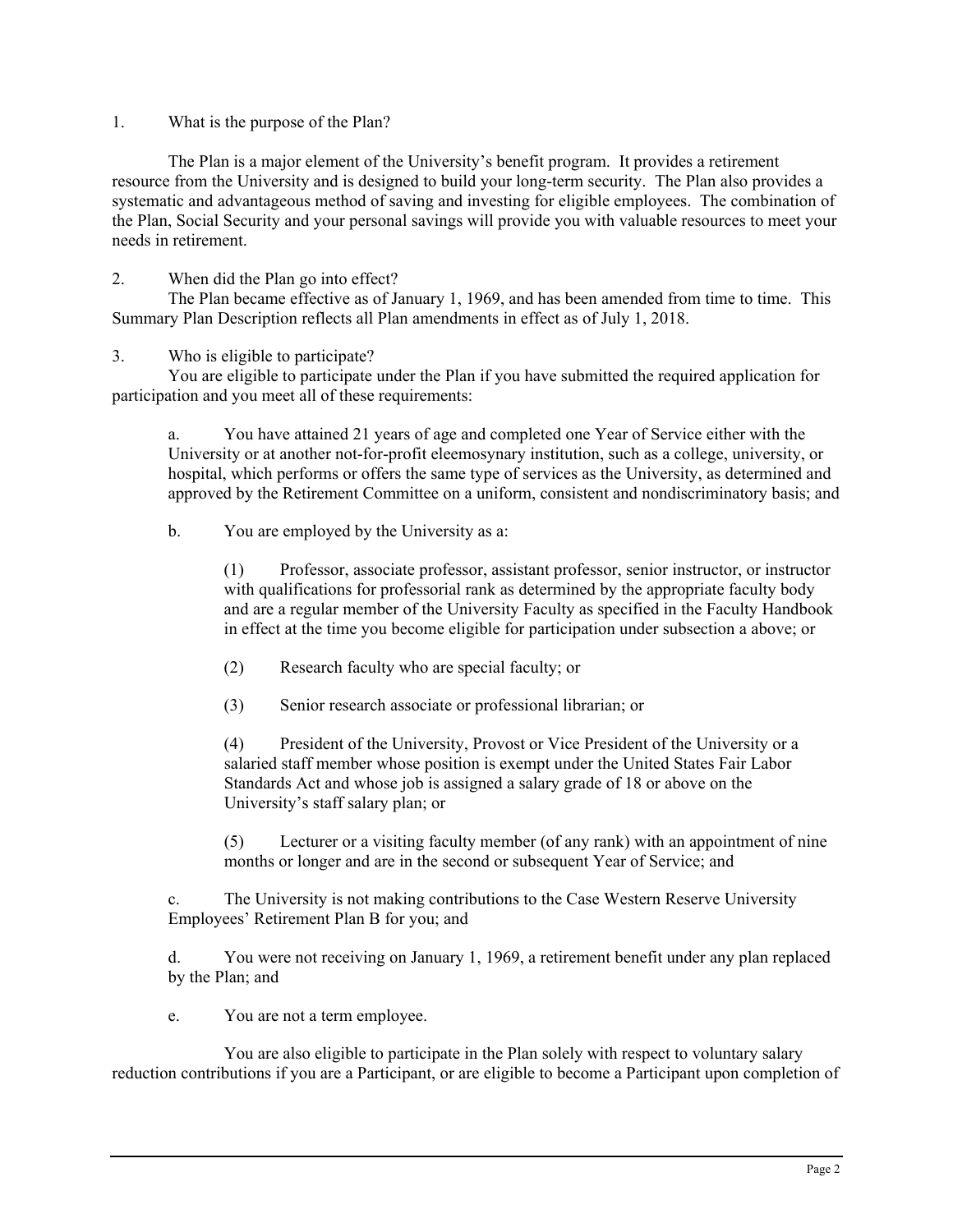the service requirement for participation, or are a term employee who otherwise meets the eligibility requirements listed above.

> A Year of Service for purposes of participation means a period of 12 continuous months beginning on the date you first perform an Hour of Service for the University and each anniversary thereafter during which you work at least 975 Hours of Service.

An Hour of Service means each hour for which you are directly or indirectly paid or entitled to payment from the University even if you did not actually perform duties for the University during that period of time (e.g., due to vacations, holidays, approved leaves of absence due to maternity or paternity, other approved leaves of absence, illness, layoff, jury duty, incapacity (including disability)). This term also includes hours during paid leaves of absence and hours awarded or agreed to by the University for back pay.

4. How do I become a Participant?

You will become a Participant as of the first day of the month coincident with or next following completion of the eligibility requirements described in Question and Answer 3, provided you have completed the required application.

Your participation in this Plan will cease upon your severance from employment for any reason other than an approved leave of absence (including unpaid leave of absence) or disability. If you experience a severance from employment, upon reemployment you will be subject to the following rules:

> If you were a Participant prior to your reemployment, you will become a Participant in the Plan on the date of your reemployment provided you still satisfy the applicable eligibility criteria.

If you were not a Participant prior to your reemployment, you will become a Participant upon completing a Year of Service after your reemployment. For purposes of determining your eligibility to participate in the Plan, a Year of Service shall begin on the date on which you complete an Hour of Service following your reemployment.

## 5. How is the Plan administered? The University is the "Plan Administrator."

The University has delegated the responsibility for administering the Plan to a committee (the "Retirement Committee") appointed by its Board of Trustees. The Plan Administrator and the Retirement Committee have the sole and absolute discretionary authority to construe and interpret the terms of the Plan, this Summary, and all other documents bearing or impacting on the Plan or its administration. The Retirement Committee may appoint a designee to represent it with respect to any or all of its administrative duties under the Plan.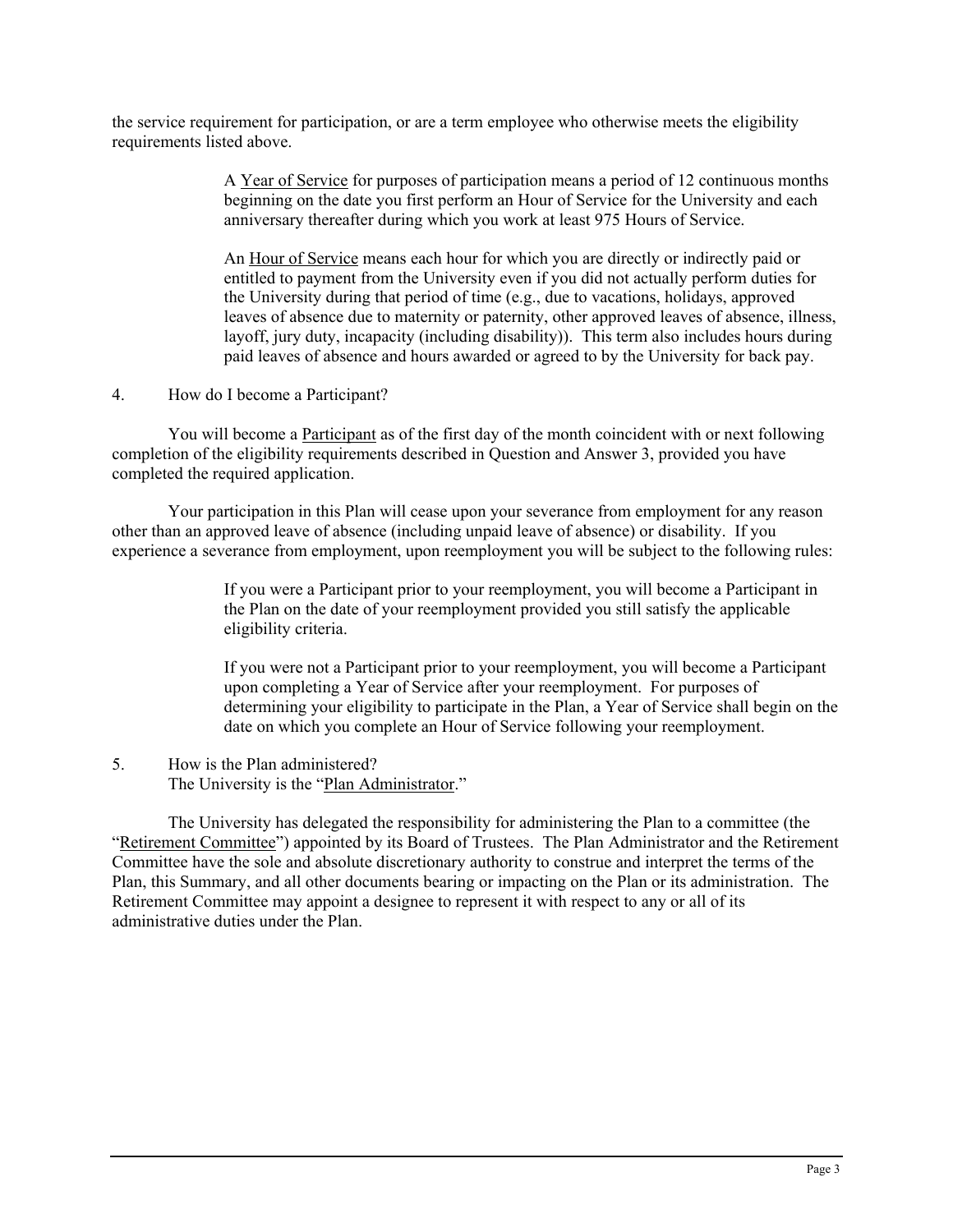6. What is the year of the Plan?

The Plan Year begins on July 1, and ends on June 30, of each year. The Plan's records are maintained on the basis of that fiscal year.

7. Am I allowed to make contributions to this Plan?

Yes, you may elect to reduce your wages for contributions to your supplemental retirement account under the Plan. In order to make contributions to the Plan, you must enter into a salary reduction agreement with the University whereby you agree to have your salary reduced and the University agrees to contribute the amount by which your salary is reduced to the Plan. Contributions may be made on a tax-deferred basis. You may also make contributions to an after-tax Roth 403(b) supplemental retirement account.

You may enter into a new salary reduction agreement effective on the first business day of any subsequent Plan Year for the purpose of changing the amount of the reduction in your compensation. A salary reduction agreement shall be irrevocable with respect to amounts earned while it is in effect, but may be revoked at any time with respect to amounts not yet earned. You may prospectively change the amount of your salary reduction contributions once per calendar quarter. A salary reduction agreement shall remain in effect until it is revoked, expires by its terms or upon your severance from employment from the University.

8. How much does the University contribute to this Plan each year?

For each Plan Year, the University makes contributions to the Plan on behalf of each Participant at the rate of 8% of the Participant's annual compensation up to 50% of the Social Security wage base for the calendar year in which the Plan Year begins and 12% of the Participant's annual compensation in excess of 50% of the Social Security wage base. The University contributions shall be made concurrently with each Participant's pay period.

For purposes of the Plan, "compensation" is the annualized cash compensation, including summer salary, that is to be paid or is payable as salary in respect of your service to the University, for faculty members as stated by faculty appointment letter or salary authorization and for staff members as stated by the notification of approved annual salary, including your salary reduction contributions to this Plan and any Code Section 125 "cafeteria plan" maintained by the University, but excluding consulting fees, professional fees, honorariums, or monies paid over and above your annual appointment compensation or salary. Notwithstanding the foregoing, with respect to an employee who is a regular member of the University Faculty as specified in the Faculty Handbook currently in effect, compensation shall include summer salary.

For the Plan year beginning July 1, 2018, the Plan will not recognize annual compensation in excess of \$275,000. This amount will be adjusted in future years for cost of living increases.

University contributions will commence when you commence participation in the Plan and will cease upon the earliest of the date of your death, retirement, other severance from employment, or failure to satisfy the Plan's eligibility requirements (described in Question and Answer 3 above). You will continue to receive, and may continue to make, contributions to the Plan while you are on a paid leave of absence.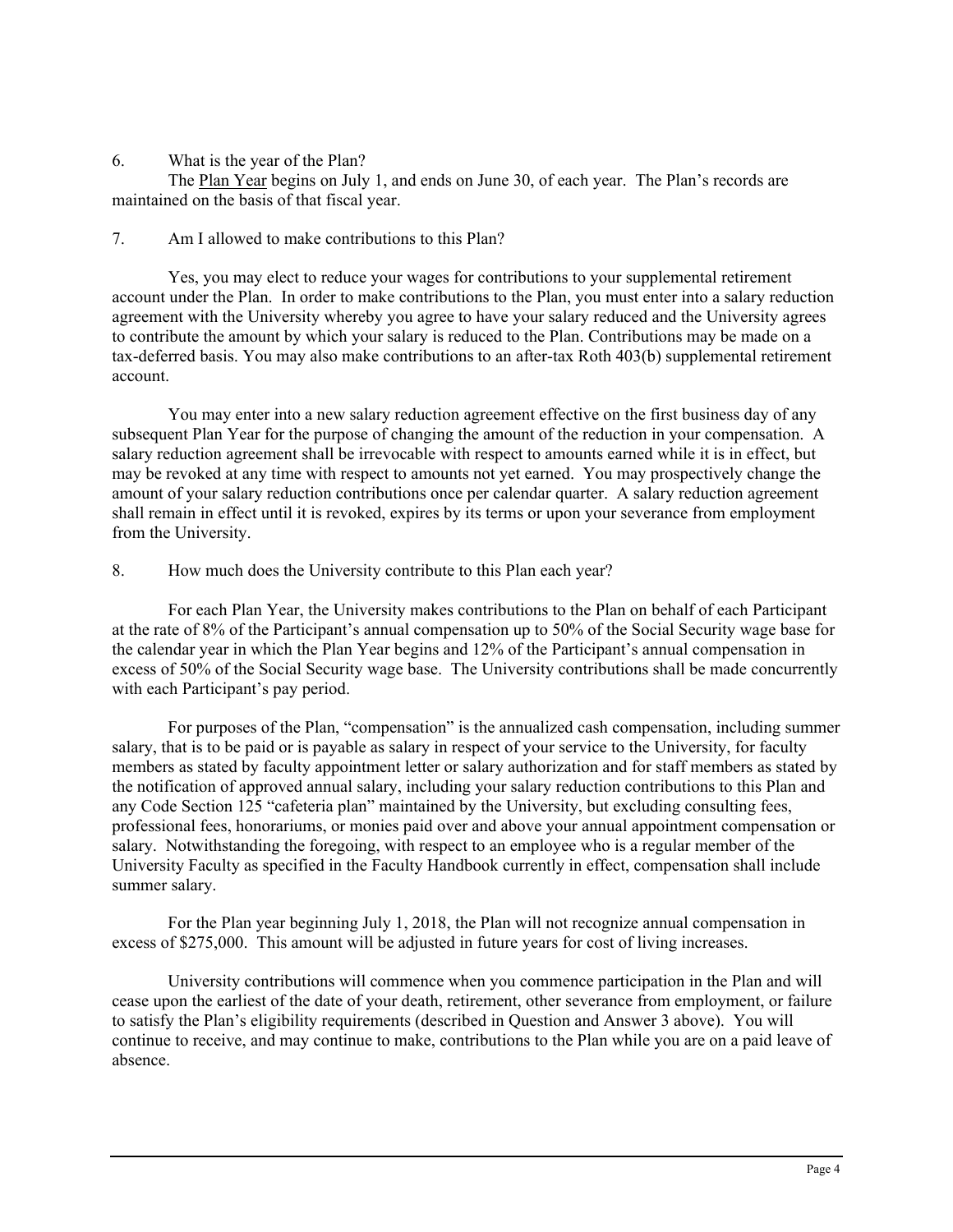The funding agencies will maintain an account or accounts in your name showing the balance of your University contributions, your salary reduction contributions, and the earnings thereon. All of the contributions made to your account(s) are fully vested and nonforfeitable.

## 9. What limitations are placed on contributions to the Plan?

Federal law limits the amount of contributions that may be made to the Plan on your behalf. This limitation may mean that you cannot contribute as much to the Plan as you would like or that a portion of the amount of your salary reduction contributions for a Plan Year will be required to be returned to you. These limits may be adjusted periodically for cost of living increases.

There is also a cumulative maximum contribution limitation among the retirement plans of the University which the University will monitor. You will be advised if you are affected by the cumulative contribution limitation.

## 10. What happens to contributions to this Plan?

All Participants must elect the funding of their benefits under the Plan in TIAA-CREF or Vanguard in accordance with the rules and procedures for participant investment direction established by the Retirement Committee. Participants make the election in their applications for participation in the Plan. This election may be changed by a Participant during any month to be effective as of the first day of the following month by an election in a manner acceptable to the Retirement Committee or the funding agency, as applicable. A Participant may not make more than four changes during each calendar year.

A Participant may elect during any calendar month to transfer all of the assets in a TIAA-CREF supplemental retirement account or in the Plan's approved CREF accounts to another funding method or to transfer all of the assets in a funding method to a TIAA-CREF supplemental retirement account, TIAA retirement annuities or among approved CREF accounts. The transfer will be executed only if the funding method to which the Participant requests that the funds be transferred is included as an alternate funding method in the recent listing of funding methods that has been provided by the University to TIAA-CREF and acknowledged in writing by TIAA-CREF. The transfer will be made upon receipt by the Retirement Committee and TIAA-CREF or the funding agency to which the transfer is to be made, of such documents that may be required to effect the transfer. A Participant may not transfer between any two funding methods more than once each calendar year.

Each Participant under TIAA-CREF may elect to allocate the sum of the Participant's and the University's retirement contributions from none to 100% among one or more of the available funds in any whole number percentage in the manner permitted by the funding agency and authorized by the University from time to time. Any election by a Participant under this paragraph will remain in effect until a new election is made. The University has the right to determine the investment choices available, and will, from time to time, communicate to Participants those investment choices which are authorized.

The Plan is intended to be a "Section 404(c) Plan" under ERISA and Labor Regulations Section 2550.404c-1.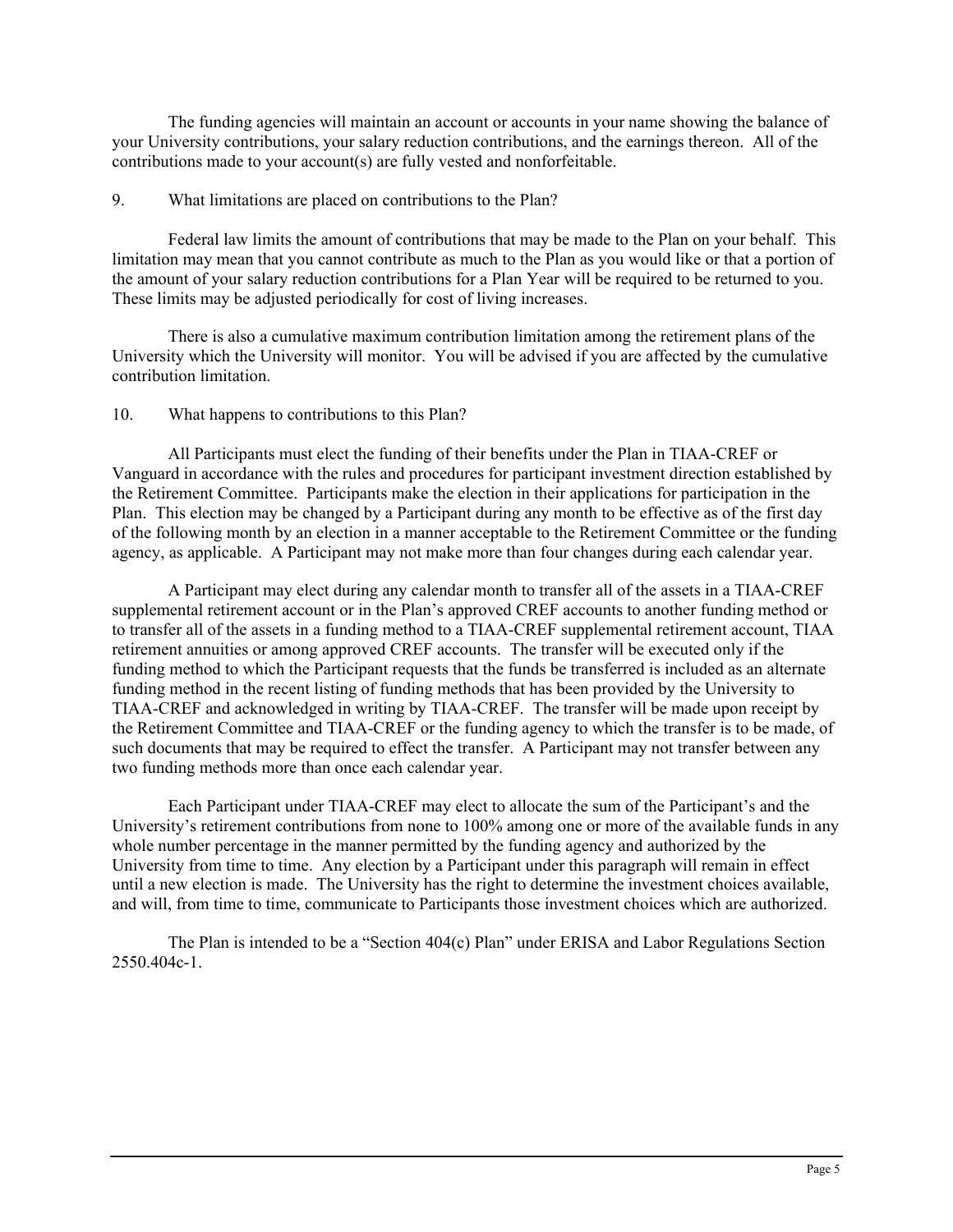11. Does the Plan accept rollover contributions from other retirement plans ?

Yes, the Plan accepts rollover contributions from other retirement plans assuming that such plan is an "eligible retirement plan" (as defined under the Plan), the Retirement Committee agrees to accept such contribution, the rollover is made in the form of cash only, and the rollover occurs within 60 days of the Participant's receipt of the distribution from such eligible retirement plan. The Retirement Committee or its designee may require certain documentation in order to effectuate the rollover contribution. In no event shall the Plan accept any part of a rollover distribution that includes after-tax contributions, or is from a Roth elective deferral account or a Roth IRA.

# 12. What happens to my account if I experience a severance from employment ?

Once you become a Participant in the Plan, you will always be 100% vested in any salary reduction contributions made to your supplemental retirement account. You also are always 100% vested with respect to the contributions the University makes on your behalf under the Plan.

# 13. What are the general limitations on benefit distributions?

Generally, the benefits, options, and conditions, including available distribution forms and timing thereof, will be those provided by the funding agency. To the extent required for the administration of this Plan, the terms of the funding method in effect with respect to the Participant's account under the Plan, as currently in effect or as hereafter modified or amended, are hereby fully incorporated herein by reference. However, the following distribution rules take precedence over any contrary provision in any agreement with any funding agency.

Your account balance will be retained and kept invested until you die, suffer a permanent and total disability, attain normal retirement age and experience a severance from employment, experience a severance from employment for any other reason, or otherwise become eligible for a distribution and the Retirement Committee receives your application for a benefit.

Federal law requires that your account balance be distributed in the form of a qualified joint and survivor annuity (if you are married), or a single life annuity (if you are not married); the law also requires that the annuity payments will begin when you reach your normal retirement age. A qualified joint and survivor annuity is a monthly benefit paid for your life, with a survivor's benefit paid after your death for the life of your spouse (assuming you die first). Depending upon your benefit election at retirement, the survivor's benefit will be between 50% and 100% of the annuity amount payable during your lifetime. Because a qualified joint and survivor annuity provides benefits for two lives, the monthly payment under this option will generally be less than the payment under an annuity for your life alone. A single life annuity is a monthly benefit guaranteed by an insurance company and payable throughout your life.

However, you do not have to receive your Plan benefits in the "legally required" form. You may elect a different form of benefit at any time within the 180-day period preceding the date your benefits are scheduled to begin to be distributed by making a written election and waiving your legal right to the "legally required" form. This election and waiver will be effective only if your spouse, if any, consents in writing and the consent is witnessed by a Plan representative or a notary public. You may revoke the waiver of the assumed annuity form at any time, and any number of times, prior to the commencement of the distribution of your benefits. The Retirement Committee will provide you with a general description of the qualified joint and survivor annuity and the single life annuity, the circumstances under which each will be paid if you (and your spouse, if applicable) elect not to take the annuity, the available optional forms of benefit, and a general explanation of the available optional forms of benefit.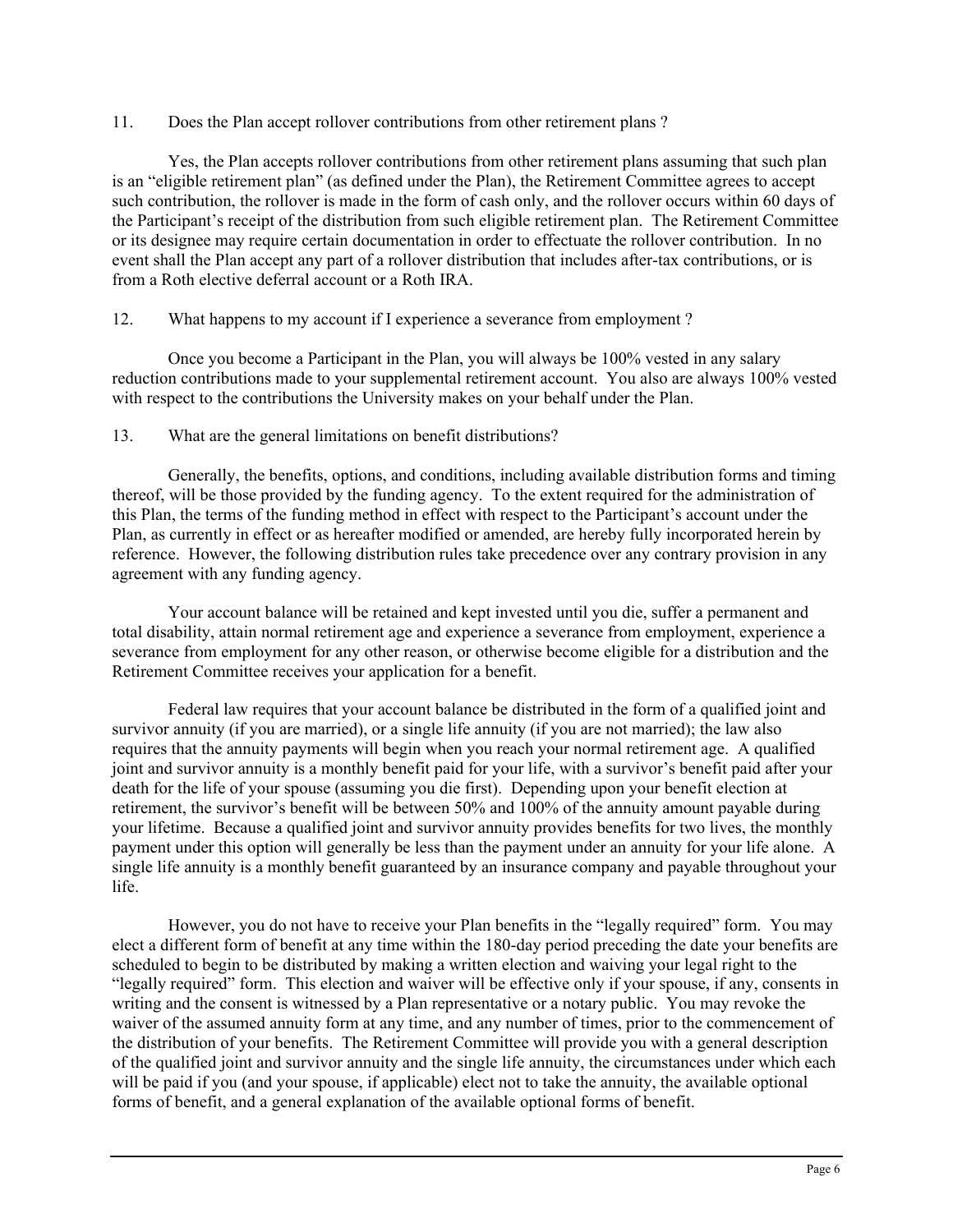If you, and your spouse, if any, properly waive the qualified joint and survivor annuity or the single life annuity, whichever is applicable, you will be able to choose among the optional forms of benefit offered by the funding agency where your accounts are invested.

Generally, distributions must begin by April 1 of the calendar year following the later of (i) the calendar year in which you attain age  $70-1/2$  or (ii) the calendar year in which you retire. In addition, distributions made prior to age 59-1/2 and not payable in annuity form may be subject to a 10% penalty tax on "early distributions."

At the time you are eligible to receive a distribution from the Plan, you will be given the opportunity to have any "eligible rollover distribution" of Plan benefits of at least \$200 rolled over directly to another eligible tax-qualified retirement plan or an IRA. IF YOU DO NOT CHOOSE A DIRECT ROLLOVER OF ANY PAYMENT FROM THE PLAN THAT QUALIFIES AS AN "ELIGIBLE ROLLOVER DISTRIBUTION," THE PLAN IS REQUIRED BY LAW TO WITHHOLD FEDERAL INCOME TAX AT THE RATE OF 20% OF THAT AMOUNT, AND PAY IT TO THE FEDERAL GOVERNMENT. Distributions of benefits to a Participant under the Plan are "eligible rollover distributions" except for payments that are a part of a series of equal (or almost equal) payments that are made at least once a year and that will last for the Participant's lifetime, the Participant's and beneficiary's lifetimes or a period of ten years or more. Also, required minimum plan distributions after you reach age 70-1/2 may not qualify as "eligible rollover distributions."

In addition, as permitted by Code Section  $402(c)(11)$ , IRS Notice 2007-7 and other applicable guidance), a direct rollover of an "eligible rollover distribution" includes a direct trustee-to-trustee transfer of any portion of a distribution from this Plan made to an individual retirement plan described in Code Section 408(a) or (b) (collectively, an "IRA') that is established for the purpose of receiving a direct rollover made on behalf of a designated beneficiary who is not your spouse ("non-spouse designated beneficiary"). A direct rollover on behalf of a non-spouse designated beneficiary must satisfy all the requirements to be an "eligible rollover distribution" other than the requirement that the distribution be made to the Participant or the Participant's Spouse. If a non-spouse designated beneficiary elects a direct rollover, and the amount satisfies the requirements to be an "eligible rollover distribution," the amount directly rolled over is not includible in gross income in the year of the distribution.

14. Does the Plan allow loans?

The Plan does permit loans from supplemental retirement accounts. Certain requirements and fees may apply to the borrowing and repayment of funds. Effective June 18, 2018, loans are not available for TIAA-CREF supplemental accounts. Contact Vanguard for more information or to request a loan.

15. When are benefits payable and how will I receive my benefits?

Normal and Late Retirement. Subject to the provisions of Question and Answer 12, a Participant who retires at his Normal Retirement Date will, upon filing the application prescribed by the Retirement Committee, be entitled to receive a distribution of his or her account in accordance with the terms of the distribution provisions of the funding method in effect with respect to the Participant's account under the Plan. A Participant who continues to be employed by the University after his or her Normal Retirement Date shall retain all rights and privileges to participate in the Plan until his actual severance from employment.

 Death. Subject to the provisions of Question and Answer 12, if a Participant dies before his or her annuity starting date, the Participant's beneficiary will be entitled to receive the undistributed portion of the Participant's account. Upon the death of a Participant after his or her annuity starting date,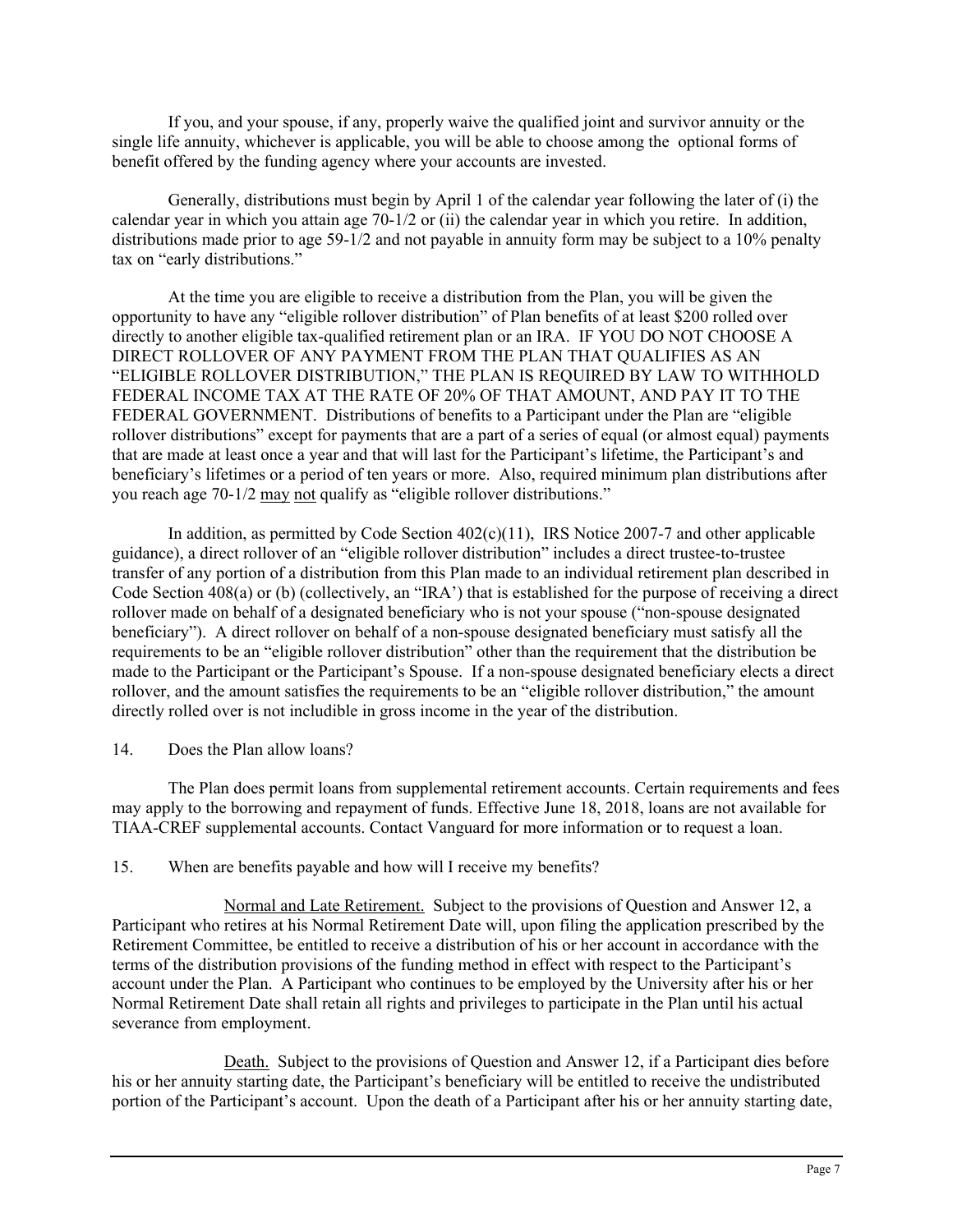the death benefit, if any, will be governed by the provisions of the funding method in effect with respect to the Participant's account under the Plan.

Disability Retirement. Subject to the provisions of Question and Answer 12, a Participant who becomes disabled may retire prior to Normal Retirement Date and, upon filing the application prescribed by the Retirement Committee, be entitled to receive his or her account in accordance with the terms of the distribution provisions of the funding method in effect with respect to the Participant's account under the Plan; or, if such disabled Participant is a beneficiary of any insured program which continues the contributions to the Plan on his behalf because of the disability, the Participant may continue as a Participant (although no longer in the service of the University) until such time as he or she elects to receive his benefit. All determinations of disability will be made by the Retirement Committee in accordance with rules and procedures established by the Retirement Committee for such purpose.

Other Severance Before Normal Retirement Date. Subject to the provisions of Question and Answer 12, each Participant who experiences a severance from employment prior to his or her Normal Retirement Date for any reason other than disability retirement or death will, upon filing the application prescribed by the Retirement Committee or its designee, be entitled to receive a distribution of his or her account in accordance with the terms of the distribution provisions of the funding method in effect with respect to the Participant's Account under the Plan.

Hardship Withdrawals. Hardship withdrawals are available only from supplemental retirement accounts for severe financial emergencies that cannot be met by other financial resources. Proof that other resources are not available and proof of expenses will be required. Generally hardship withdrawals are available only for medical expenses, tuition payments, purchase of a principal residence, burial or funeral expenses, to prevent eviction or foreclosure of mortgage on your principal residence, or to repair unforeseen damage to your principal residence that would qualify for the casualty deduction under Internal Revenue Code Section 165. An early withdrawal penalty (if under age 59½) and ordinary income taxes on the money withdrawn will apply. Your contributions must be suspended for 6 months following a hardship withdrawal.

Phased Retirement Distribution. Effective July 1, 1992, any Participant who is enrolled in and subject to the terms and conditions of the University's phased retirement program and attains the age of 59½ may begin distribution from his or her account in the manner permitted by the funding agency; provided, however, if the Participant is married, the Participant's spouse must first consent to the waiver of the qualified joint and survivor annuity or the pre-retirement survivor annuity, or both. The terms and conditions of the University's phased retirement program may be modified, and the program itself terminated, at any time in the sole discretion of the University.

# **TIAA-CREF Administrative Policies**

Repurchase. TIAA and CREF retirement annuities generally do not provide for loans or cash surrender and cannot be transferred or assigned. However, under certain circumstances, in the event a Participant experiences a severance from employment and requests that TIAA-CREF repurchase the Participant's retirement annuities, the University will approve the repurchase for payment in a single sum. Upon repurchase, the entire accumulation account attributable to Participant and University contributions will be payable by TIAA-CREF in a lump sum to the Participant, and amounts paid to the Participant on repurchase will be in full satisfaction of the Participant's and the Participant's spouse's rights to retirement or survivor benefits attributable to such amounts.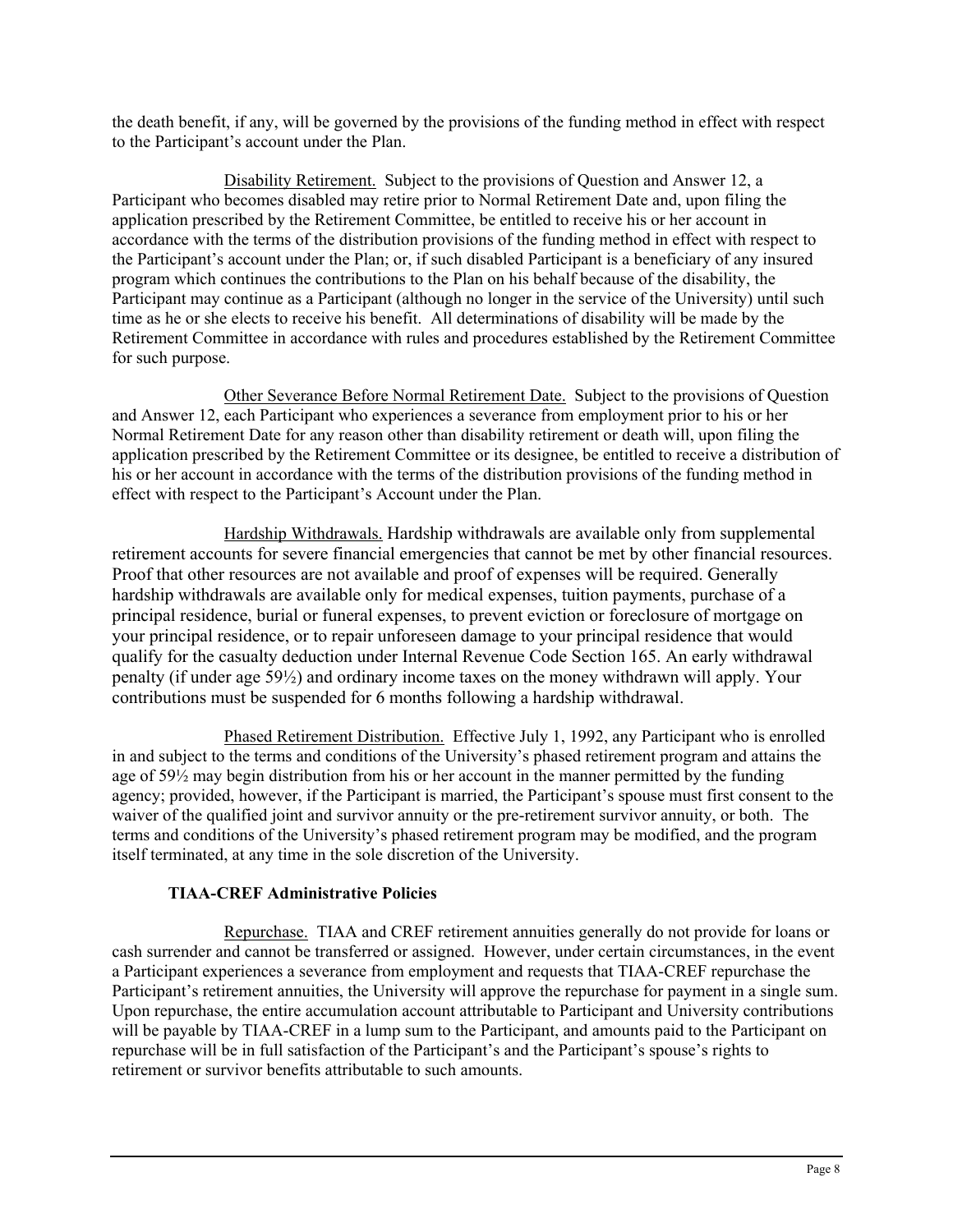The Retirement Transition Benefit. The Retirement Transition Benefit permits a Participant to receive a one-time lump-sum payment of up to 10% of his or her accumulation account in TIAA and/or the CREF accounts, at the time annuity income begins; provided that the lump-sum payment from each TIAA contract and/or CREF Account does not exceed 10% of the respective accumulation account(s) then being converted to retirement income.

Lump-Sum Distribution. A Participant may, at any time before beginning retirement benefits, transfer CREF funds for the purpose of selecting a lump-sum distribution at retirement:

- a. among the Plan's approved CREF accounts; or
- b. to an approved funding method.

Participants can also transfer funds accumulated in a funding method to CREF, or to another funding method. Transfers must be in amounts of at least \$1,000 unless the amount in the account is less than \$1,000, in which case the entire amount will be transferred.

16. How will my benefits be computed?

The funding agencies periodically determine the total value of the accounts held thereunder. On those valuation dates, the value of each Participant's account balance is computed. This value will be the amount that is distributed to you (or your spouse and/or beneficiary) in any distribution made prior to the next valuation date.

17. What happens to my account if I die?

If you die before the payment of your Plan benefits has begun and you are married, your Plan account balance will be paid to your spouse in the form of a qualified preretirement survivor annuity. A qualified preretirement survivor annuity is an annuity which provides monthly benefits for the life of your spouse. Alternatively, your spouse may elect to receive the benefit in any of the optional forms available.

If you are not married, or if your spouse elects to waive the qualified preretirement survivor annuity, your account balance will be distributed in such available optional form of benefit that is elected or otherwise available to the beneficiary or beneficiaries you have designated.

18. How do I designate a beneficiary?

If you are not married, or if your spouse elects not to receive your account in accordance with the procedures established by the Retirement Committee, your account will be distributed to the beneficiary or beneficiaries you have designated. To designate a beneficiary, you must complete a beneficiary designation form. It is important to keep a current beneficiary designation on file at all times so that this important asset will be handled according to your wishes. The beneficiary designation form may be changed at any time.

19. What is a top-heavy plan and what special rules apply to a top-heavy plan?

Generally, a top-heavy plan is one in which the sum of all of the account balances of all employees who are officers of the University is more than 60% of the sum of the account balances of all of the employees covered under the Plan. A minimum contribution under the Plan may be required by the University for each year that the Plan is top heavy. Since the minimum required contribution, if any, will vary, you will need to consult with the Plan Administrator or the Retirement Committee concerning the minimum required contribution amount.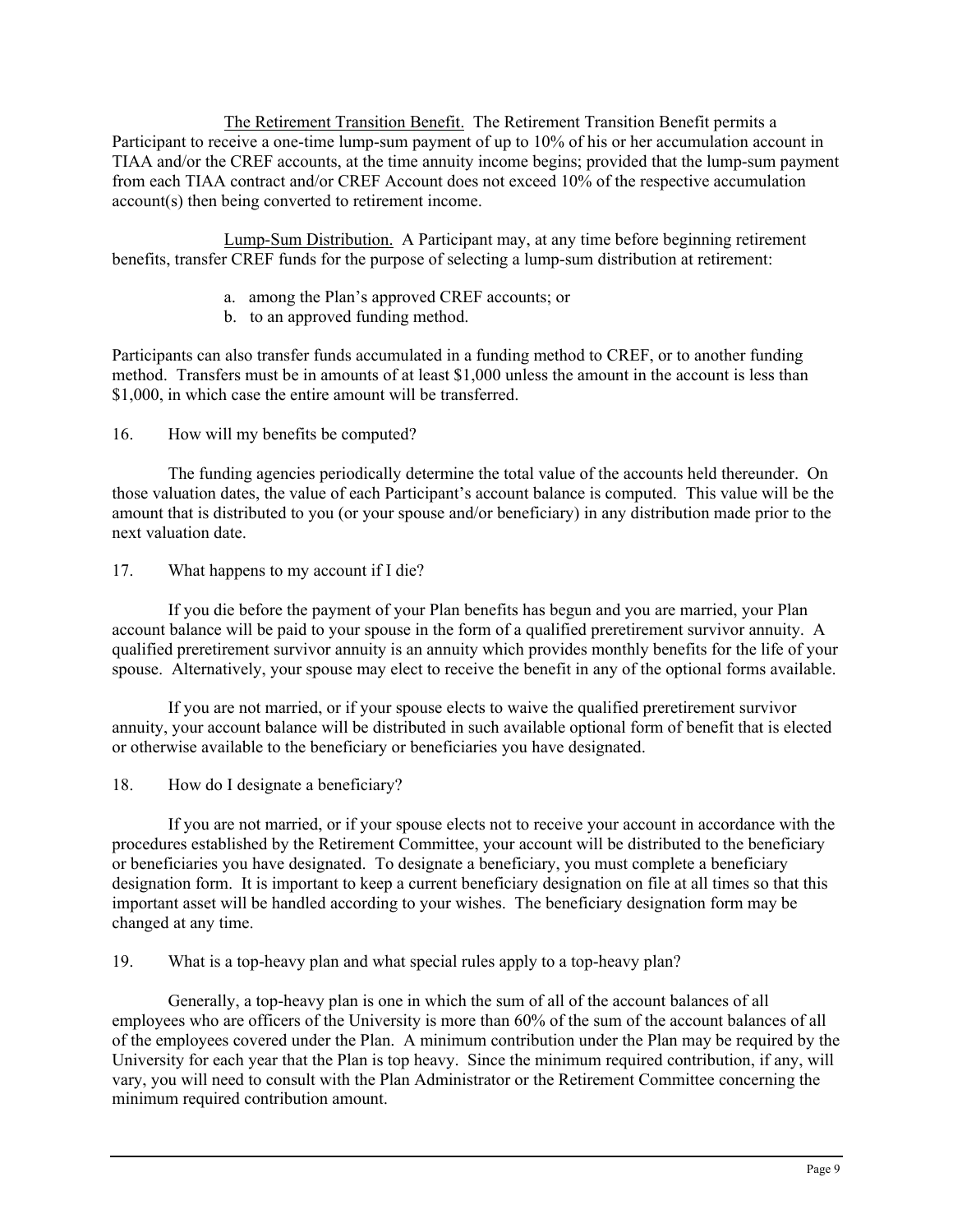### 20. What remedy do I have if my benefits under the Plan are denied?

A claim for benefits may be filed with the Retirement Committee by you, by your duly authorized representative, or by your beneficiary. The Retirement Committee will review your claim and will notify you as to whether such claim has been granted or denied. If your claim is denied, you will receive a written notice explaining the reason(s) for the adverse benefit determination, and containing reference(s) to specific Plan provisions (or rules promulgated thereto) on which the adverse determination is based, a description of any additional material or information necessary for your claim to be perfected, an explanation of why such material or information is necessary, and a description of the Plan's review procedures, including the time limits applicable to such procedures and a statement of your right to bring a civil action under Section 502 of the ERISA following an adverse benefit determination upon review. You or your duly authorized representative may file with the Retirement Committee a written request for review of the denied claim within 60 days after you are notified of the denial.

The Retirement Committee will review your claim and, if it determines that you are still not entitled to the benefit claimed, it will offer you or your authorized representative the opportunity to appear before the Committee, submit issues and comments in writing and review pertinent Plan documents. The Retirement Committee shall render a final written decision within 30 days of any such appearance. If upon review, an adverse benefit determination is made, you will receive a written notice stating: the specific reason or reasons for the adverse determination; reference(s) to the specific Plan provisions on which the benefit determination was based; a statement that you are entitled to receive, upon request and free of charge, reasonable access to, and copies of all documents, records and other information relevant to your claim for benefits; and a statement of your right to bring an action under Section 502(a) of ERISA.

21. What other rights do I have under the law?

As a Participant in the Plan, you are entitled to certain rights and protections under the Employee Retirement Income Security Act of 1974 ("ERISA"). ERISA provides that all Plan Participants will be entitled to:

(a) Examine, without charge, at the Plan Administrator's office and at other specified locations, all Plan documents (including insurance contracts), and copies of all documents filed by the Plan with the U.S. Department of Labor and available at the Public Disclosure Room of the Employee Benefits Security Administration, such as detailed annual reports and Plan descriptions.

(b) Obtain copies of all Plan documents, copies of documents governing the operation of the Plan and other Plan information upon written request to the Plan Administrator. The Plan Administrator may make a reasonable charge for the copies.

(c) Receive a summary of the Plan's annual financial report. The Plan Administrator is required by law to furnish each Participant with a copy of this summary financial report.

(d) Obtain, at least once a year, a statement of the total benefits accrued for you, and your nonforfeitable (vested) benefits. The Plan provides that you will receive this statement automatically.

In addition to creating rights for Plan Participants, ERISA imposes duties upon the people who are responsible for the operation of an employee benefit plan. The people who operate your Plan, called "fiduciaries" of the Plan, have a duty to do so prudently and in the interest of you and other Plan Participants and beneficiaries. No one, including your employer or any other person, may fire you or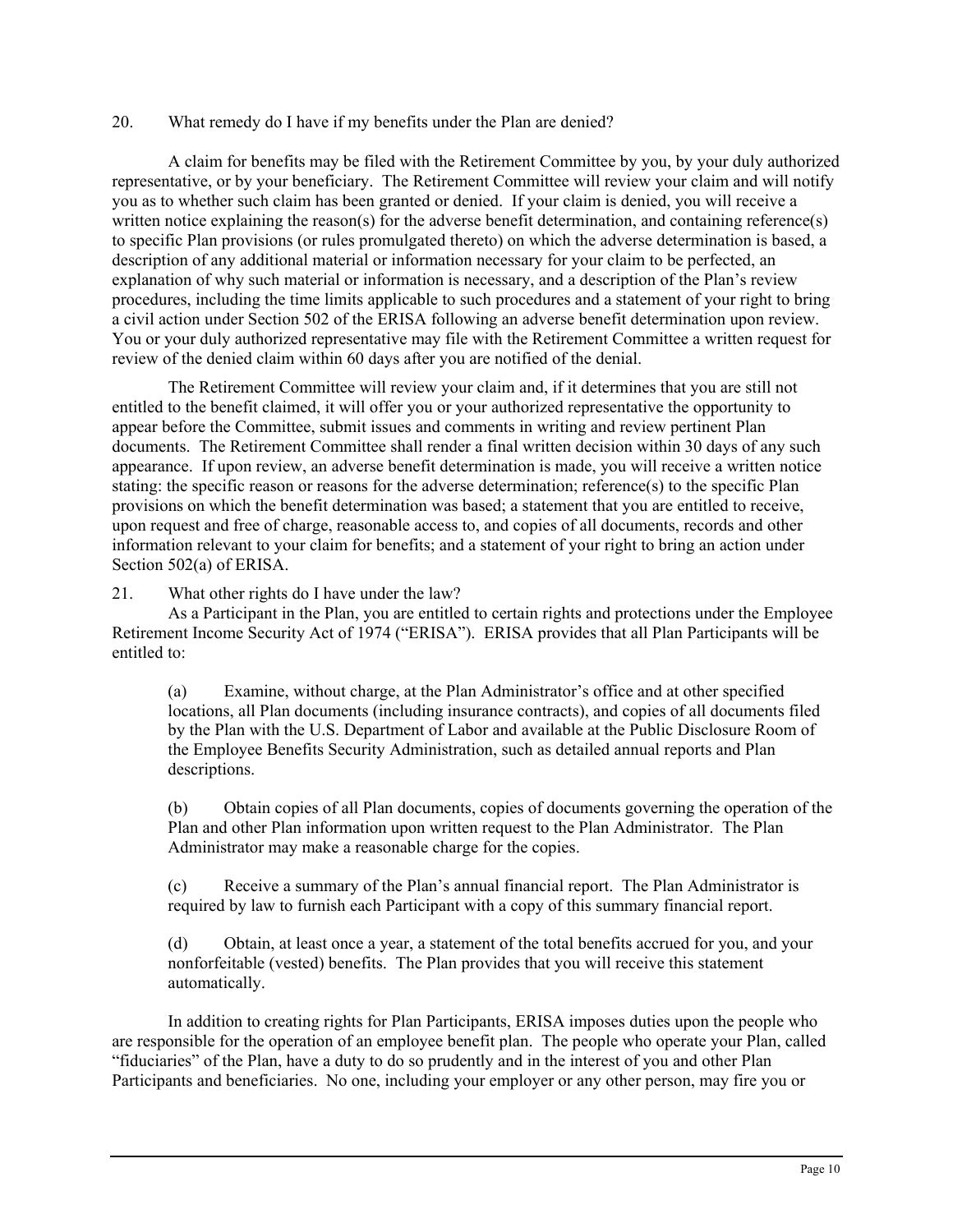otherwise discriminate against you in any way to prevent you from obtaining a retirement benefit or exercising your rights under ERISA.

If your claim for a retirement benefit is denied in whole or in part, you must receive a written explanation of the reason for the denial. You have the right to have the Plan Administrator review and reconsider your claim. Under ERISA, there are steps you can take to enforce the above rights. For instance, if you request materials from the Plan and do not receive them within 30 days, you may file suit in a federal court. In such a case, the court may require the Plan Administrator to provide the materials and pay you up to \$110 a day until you receive the materials, unless the materials were not sent because of reasons beyond the control of the Plan Administrator. If you have a claim for benefits which is denied or ignored, in whole or in part, you may file suit in a state or federal court.

If it should happen that Plan fiduciaries misuse the Plan's money, or if you are discriminated against for asserting your rights, you may seek assistance from the U.S. Department of Labor, or you may file suit in a federal court. The court will decide who should pay court costs and legal fees. If you are successful, the court may order the person you have sued to pay these costs and fees. If you lose, the court may order you to pay these court costs and fees if, for example, it finds your claim is frivolous.

If you have any questions about the Plan, you should contact the Plan Administrator. If you have any questions about this statement or about your rights under ERISA, you should contact the nearest Area Office of the Employee Benefits Security Administration, U.S. Department of Labor.

22. What other provisions are important to me?

(a) Nonalienation of Benefits. You cannot assign or encumber any of the benefits which you may expect to receive under the Plan, nor can any portion of your account be made subject to the claim of any creditor. However, under a qualified domestic relations order, all or a portion of the benefits payable to a Participant may be assigned to an alternate payee under procedures established by the Retirement Committee. These procedures will be available to a Participant upon the receipt by the Retirement Committee of a qualified domestic relations order. A qualified domestic relations order is any judgment, decree, or order (including approval of a property settlement agreement) that relates to the provision of child support, alimony payments, or marital property rights to a spouse, former spouse, child, or other dependent of a Participant, and is made pursuant to a state domestic relations law. In general, however, distributions to an alternate payee can be made under a qualified domestic relations order, regardless of whether your account is otherwise distributable.

(b) No Job Guarantee. Participation in the Plan does not confer upon you any right of continued employment.

(c) Amendment or Termination of Plan. The University expects to continue this Plan indefinitely. However, the University reserves the right to reduce or temporarily suspend contributions, or to amend or terminate the Plan, in whole or in part, at any time.

(d) No Statutory Insurance Coverage. Benefits under this Plan are not insured by the Pension Benefit Guaranty Corporation because the Plan is an individual account plan not covered by the statutory insurance provisions.